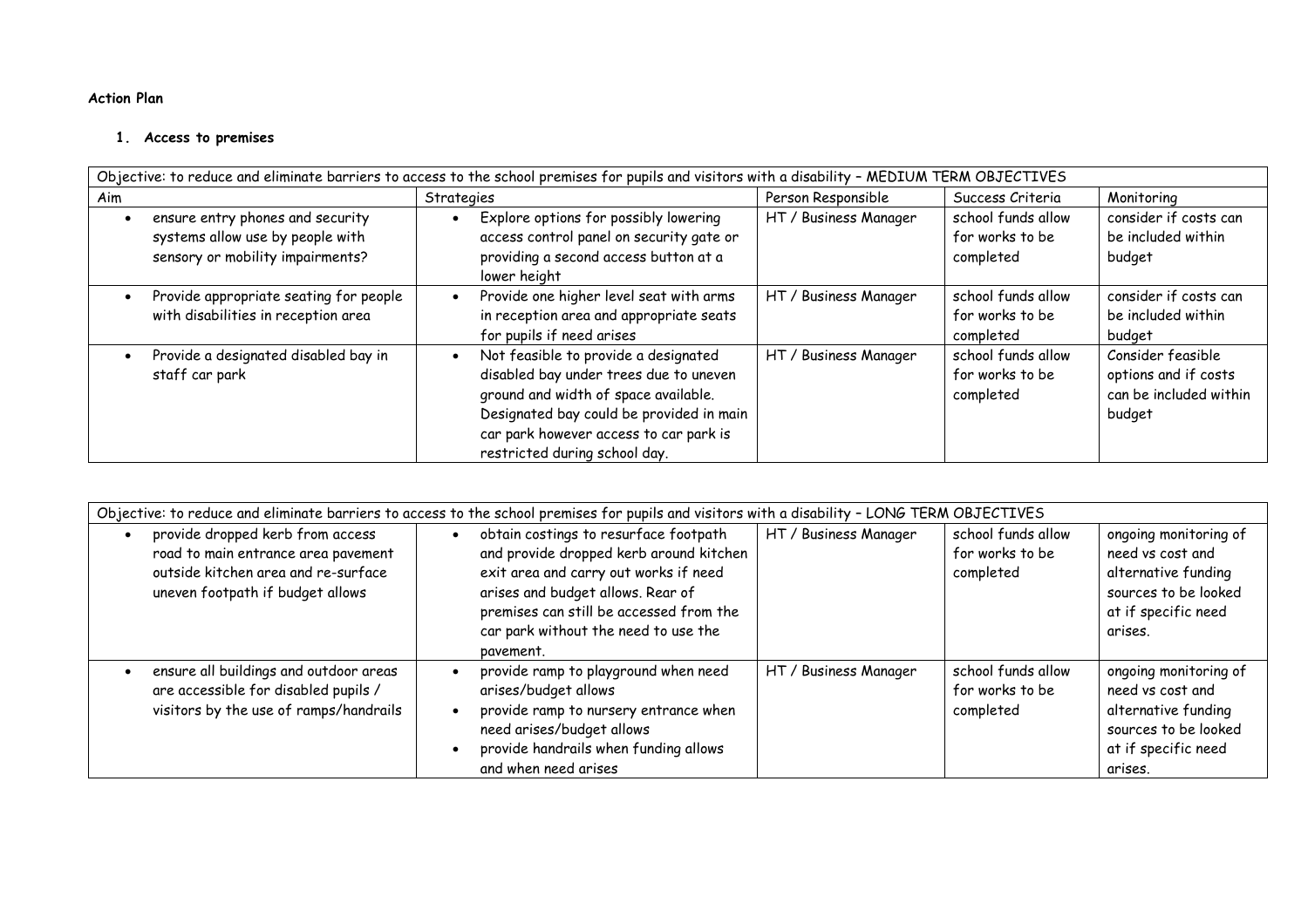| provide covered porch area directly<br>above main entrance                        | provide canopy directly above main<br>entrance door when funding allows                                                                                | HT / Business Manager | school funds allow<br>for works to be<br>completed | ongoing monitoring of<br>need vs cost and<br>alternative funding<br>sources to be looked<br>at if specific need<br>arises. |
|-----------------------------------------------------------------------------------|--------------------------------------------------------------------------------------------------------------------------------------------------------|-----------------------|----------------------------------------------------|----------------------------------------------------------------------------------------------------------------------------|
| Provide induction loop in office off<br>$\bullet$<br>lobby-first point of contact | No current need for induction loop but if<br>need arises, school will investigate<br>costings for portable induction loop for<br>use throughout school | HT / Business Manager | school funds allow<br>for works to be<br>completed | ongoing monitoring of<br>need vs cost and<br>alternative funding<br>sources to be looked<br>at if specific need<br>arises. |
| Provide a visual alarm system to<br>$\bullet$<br>supplement the audible system    | School will investigate costings should<br>need arise and if budget allows                                                                             | HT / Business Manager | school funds allow<br>for works to be<br>completed | ongoing monitoring of<br>need vs cost and<br>alternative funding<br>sources to be looked<br>at if specific need<br>arises. |

## **2. Access to the curriculum**

| Objective: to reduce and eliminate barriers to access to the curriculum and to ensure full participation in the school community for pupils, and prospective pupils, with a<br>disability. LONG TERM OBJECTIVES |                                                                                                                                  |            |                                                                                                                                                                                           |                                     |                                                                                                                            |                  |
|-----------------------------------------------------------------------------------------------------------------------------------------------------------------------------------------------------------------|----------------------------------------------------------------------------------------------------------------------------------|------------|-------------------------------------------------------------------------------------------------------------------------------------------------------------------------------------------|-------------------------------------|----------------------------------------------------------------------------------------------------------------------------|------------------|
| Aim                                                                                                                                                                                                             |                                                                                                                                  | Strategies |                                                                                                                                                                                           | Person Responsible                  | Success Criteria                                                                                                           | Monitoring       |
|                                                                                                                                                                                                                 | Ensure that teachers and teaching<br>assistants have the necessary training<br>to teach and support pupils with<br>disabilities? |            | All relevant staff have had training in<br>supporting children with SEN and this<br>takes place on an on-going basis.<br>Individual staff attend training relating<br>to specific issues. | HT / SENCO                          | all staff feel<br>suitably qualified to<br>support pupils with<br>disabilities                                             | Training records |
|                                                                                                                                                                                                                 | To ensure thorough handover of<br>information from each year group<br>including from Nursery provider.                           |            | To identify pupils who may need<br>additional to or different from provision<br>for September                                                                                             | HT/teaching staff /<br>office staff | Procedures in place to share information prior<br>to 'moving up' day and at the beginning of<br>Autumn term for new pupils |                  |
|                                                                                                                                                                                                                 | To review all statutory policies to<br>ensure that they reflect inclusive<br>practice and procedures.                            |            | To comply with the Equality Act 2010                                                                                                                                                      | HT, all subject leaders             | All policies clearly reflect inclusive practice<br>and procedure                                                           |                  |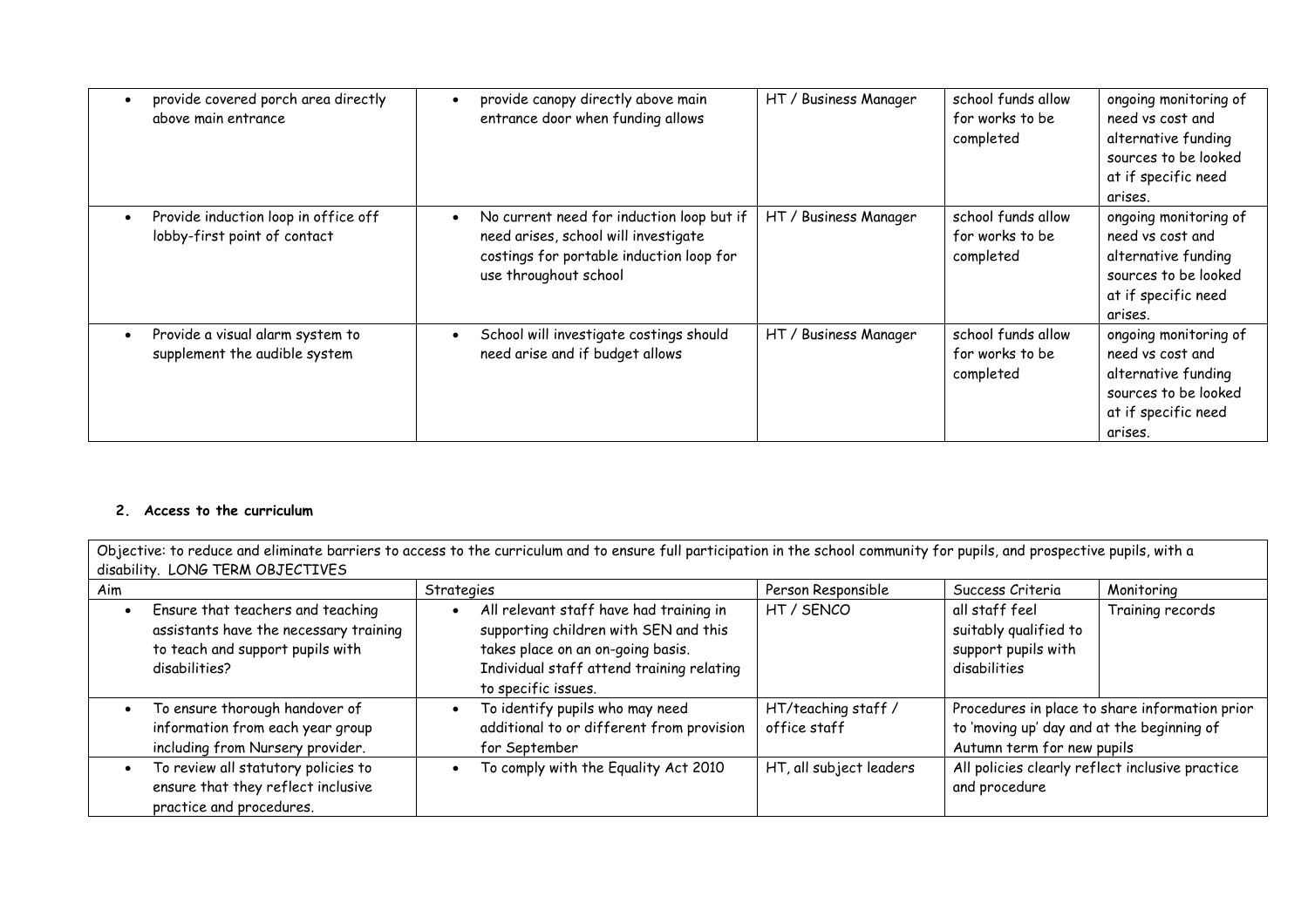| To keep up to date with all            | Induction of new staff includes            | HT/ Office staff/     | Pupils safe at all  | Training records         |
|----------------------------------------|--------------------------------------------|-----------------------|---------------------|--------------------------|
| safeguarding training.                 | safeguarding training                      | <b>SENCO</b>          | times / staff aware |                          |
|                                        |                                            |                       | of reporting        |                          |
|                                        |                                            |                       | protocol            |                          |
| To continue to ensure lessons are      | school is committed to the principles of   | HT / Class teachers / | Children make good  | Lesson Observations,     |
| appropriately differentiated to ensure | teaching and learning in a range of styles | support staff         | progress in         | planning, pupil progress |
| the participation of all pupils.       | to meet individual children's needs.       |                       | accordance with     | data.                    |
|                                        | Assessment for learning ensures that       |                       | their ability and   |                          |
|                                        | the next steps in children's learning are  |                       | achieve their       |                          |
|                                        | identified and acted upon.                 |                       | targets.            |                          |
|                                        | Lessons provide opportunities for          |                       |                     |                          |
|                                        | individual, group and whole class work     |                       |                     |                          |
|                                        | and ensure that visual, aural and          |                       |                     |                          |
|                                        | kinaesthetic approaches are used.          |                       |                     |                          |
|                                        | Use of specific equipment as required by   |                       |                     |                          |
|                                        | individual pupils                          |                       |                     |                          |